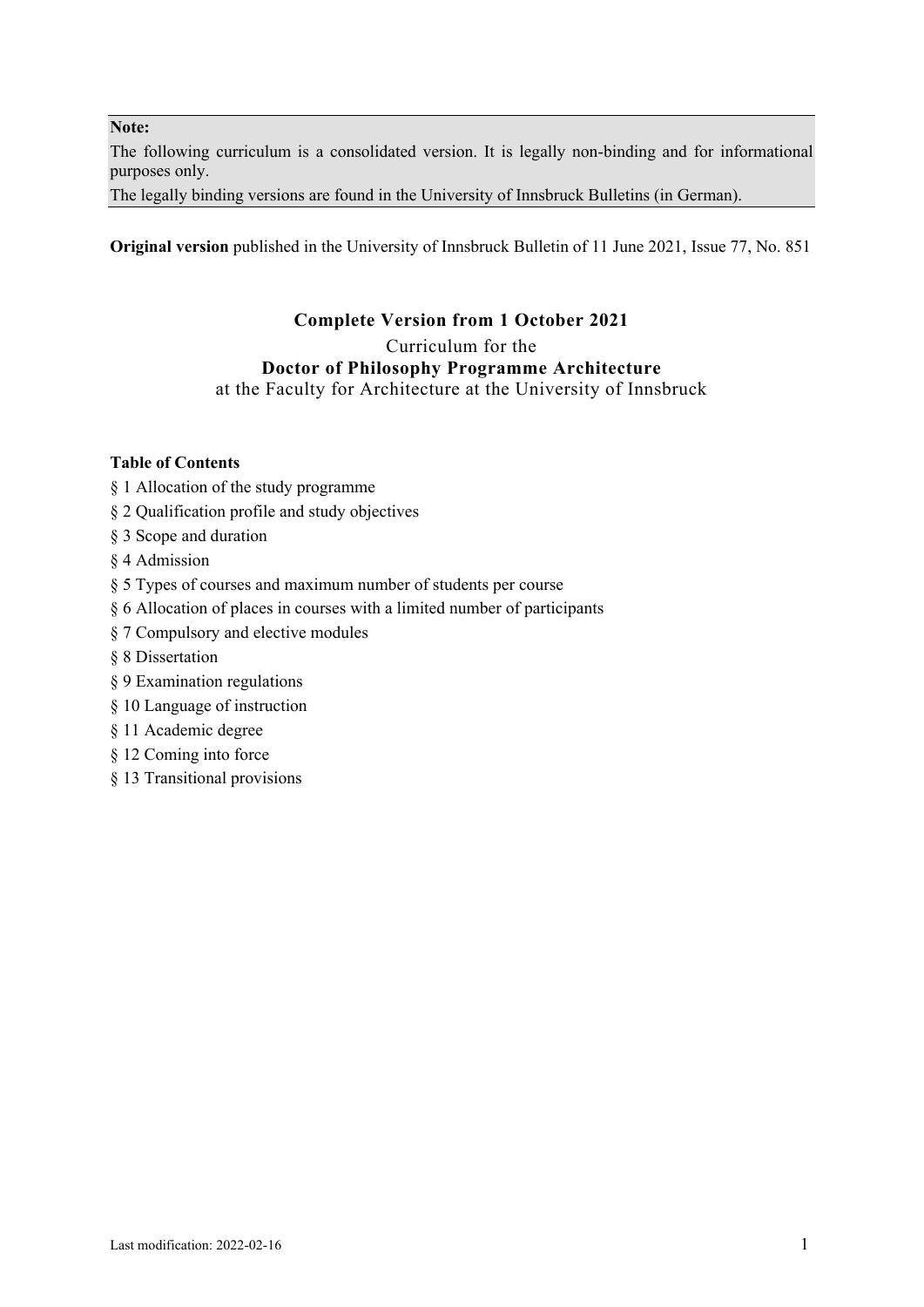The Faculty of Architecture cultivates an open and forward-looking research culture and promotes various innovative research fields and methods within the discipline of architecture with its "Doctor of Philosophy" Programme Architecture. In addition to the established formats, this also includes approaches that aim at developing creative and artistic processes or architectural practice, such as design-oriented research (Research by Design), practice-based research or arts-based research. Futureoriented research also includes gender-sensitive teaching and didactics, socio-cultural awareness, and topics of integration and universal design.

# **§ 1 Allocation of the study programme**

The Doctor of Philosophy Programme Architecture at the University of Innsbruck is allocated to the group of engineering study programmes.

#### **§ 2 Qualification profile and study objectives**

- (1) The study programme gives architects the opportunity to generate new knowledge about specific problems in architecture, to contextualise their research and/or practical work and to adequately communicate the resulting knowledge. They have the necessary skills to successfully assert themselves in the national and international environment.
- (2) Graduates of the Doctor of Philosophy Programme Architecture are excellently familiar with the methods and approaches of current research in architectural theory. They possess the necessary knowledge, skills and competences to develop and implement methodologically sound solutions to interdisciplinary questions directly related to architecture.
- (3) Graduates are able to present research results both to the professional public and to interested laypersons.
- (4) Graduates are qualified to scientifically develop and assess research areas in architecture and to apply the acquired competences across disciplines, thus contributing to the advancement of scientific knowledge at an international level. This is evidenced by the independent scientific research work in the form of a Dissertation.
- (5) Graduates possess scientifically sound key competences supported by theory and methods for solving interdisciplinary questions and are able to critically question research results and interpret them in social, scientific and/or ethical terms.
- (6) The Doctor of Philosophy Programme Architecture serves to further develop and enable independent scientific interdisciplinary work as well as to train and promote young scientists based on passed diploma and master programmes.
- (7) Graduates are qualified to work in a planning and analytical capacity in university and nonuniversity (research) institutions in their field of research. Professional activities include above all scientific and managerial activities
	- at universities
	- at research institutions and other post-secondary educational institutions,
	- at research departments of public and private, national and international institutions,
	- in leading positions of organisations.

#### **§ 3 Scope and duration**

The Doctor of Philosophy Programme Architecture has a duration of three years (six semesters). This corresponds to 180 ECTS-Credits.

# **§ 4 Language**

The Doctor of Philosophy Programme Architecture is offered partly in German and partly in English. Students are entitled to write the dissertation in German or English in consultation with the supervisor.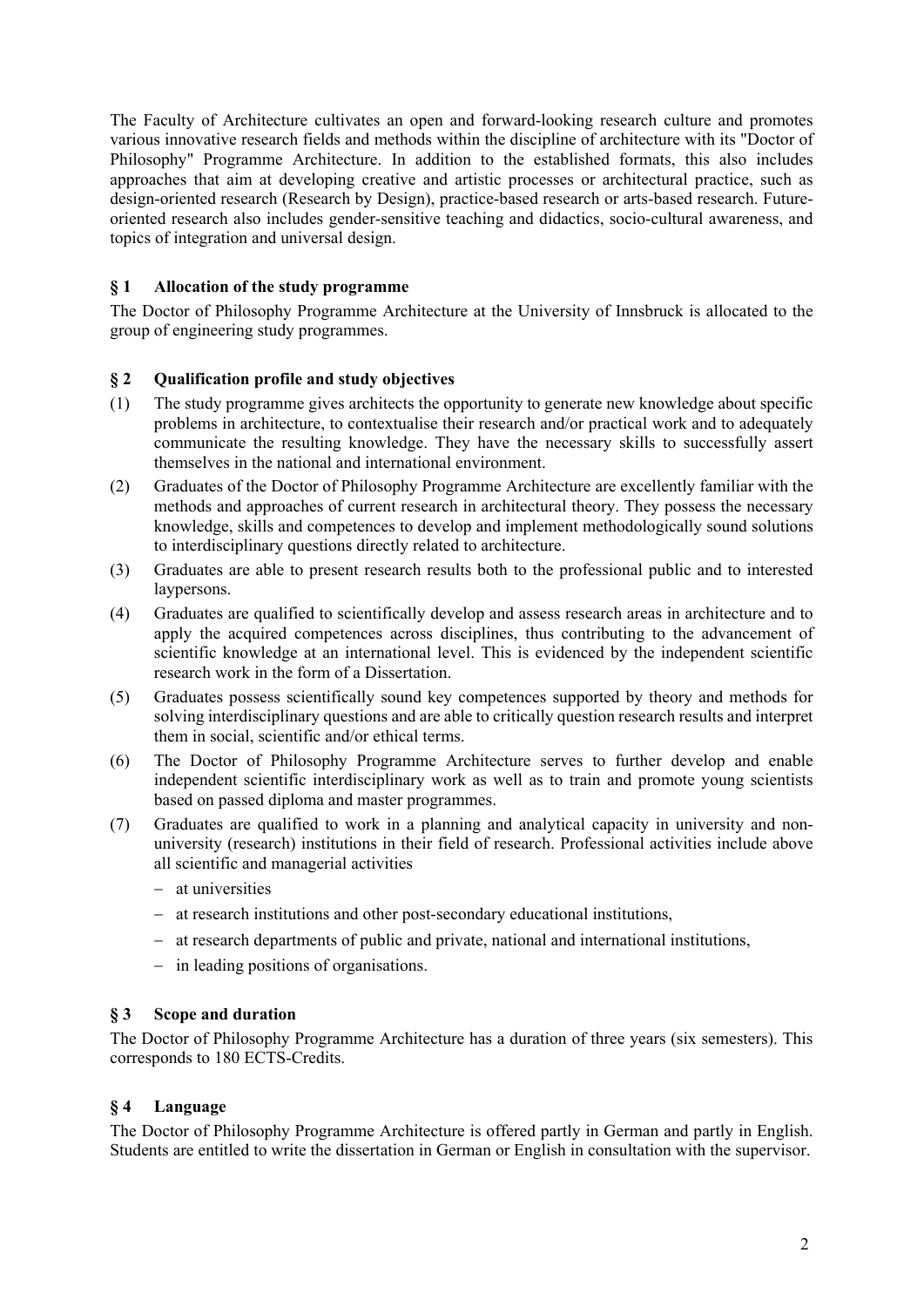# **§ 5 Admission**

- (1) Proof of general university entrance qualification for being admitted to a PhD-study programme is in any case deemed to have been provided by proof of the completion of a relevant diploma and master's programme, a relevant diploma or master's programme at a university of applied sciences or equivalent studies at accredited Austrian or non-Austrian post-secondary educational institutions.
- (2) In any case, a completed Master's and Diploma programme in Architecture at the Faculty of Architecture are relevant study programmes.
- (3) If equivalency is given in principle, and only a few elements are missing for full equivalency, the Rector's office is entitled to combine the determination of equivalency with the obligation to pass certain examinations in the course of the Doctor of Philosophy Programme Architecture.

# **§ 6 Types of courses and maximum number of students per course**

**Seminars (SE)** provide in-depth treatment of scientific topics through students' presentations and discussion thereof. Maximum number of participants: 20

# **§ 7 Allocation of places in courses with a limited number of participants**

The following criteria shall be applied for the allocation of places in courses with a limited number of participants:

- 1. Students for whom the study duration would be extended due to the postponement are to be given priority.
- 2. If the criteria in no. 1 does not suffice, the available places are drawn by random.

### **§ 8 Compulsory and elective modules**

(1) The following compulsory modules covering altogether 10 ECTS-Credits are to be passed:

| -1. | <b>Compulsory Module: Dissertation Project</b>                                                                                                                                                                              | $\mathbf h$ | <b>ECTS-</b><br><b>Credits</b> |
|-----|-----------------------------------------------------------------------------------------------------------------------------------------------------------------------------------------------------------------------------|-------------|--------------------------------|
|     | Description of the envisaged dissertation topic and format including<br>methodology, goals, literature and a work schedule and time schedule in<br>the form of a written synopsis                                           |             |                                |
|     | <b>Total</b>                                                                                                                                                                                                                |             |                                |
|     | <b>Learning Outcomes:</b><br>Students are able to formulate a specific problem, structure it, contextualise it in a subject-<br>specific discourse and communicate the expected gain in knowledge to a specialist audience. |             |                                |

#### **Prerequisites:** none

| 2. | <b>Compulsory Module: Master's Thesis Defence (Rigorosum)</b>                                                                                                                                                                                                                                                                                                                                                             | h | <b>ECTS-</b><br><b>Credits</b> |
|----|---------------------------------------------------------------------------------------------------------------------------------------------------------------------------------------------------------------------------------------------------------------------------------------------------------------------------------------------------------------------------------------------------------------------------|---|--------------------------------|
|    | Final oral defence of the dissertation before an examination board                                                                                                                                                                                                                                                                                                                                                        |   |                                |
|    | <b>Total</b>                                                                                                                                                                                                                                                                                                                                                                                                              |   |                                |
|    | <b>Learning Outcomes:</b><br>The students are able to reflect on, analyse and present the results of the dissertation in the<br>overall context of the Doctor of Philosophy Programme Architecture. The focus is on the<br>synopsis of the research work, the presentation of the increase in knowledge for the discipline<br>in the national and international environment, the assessment and methodological skills and |   |                                |

the presentation. **Prerequisites:** positive evaluation of all other modules as well as the Dissertation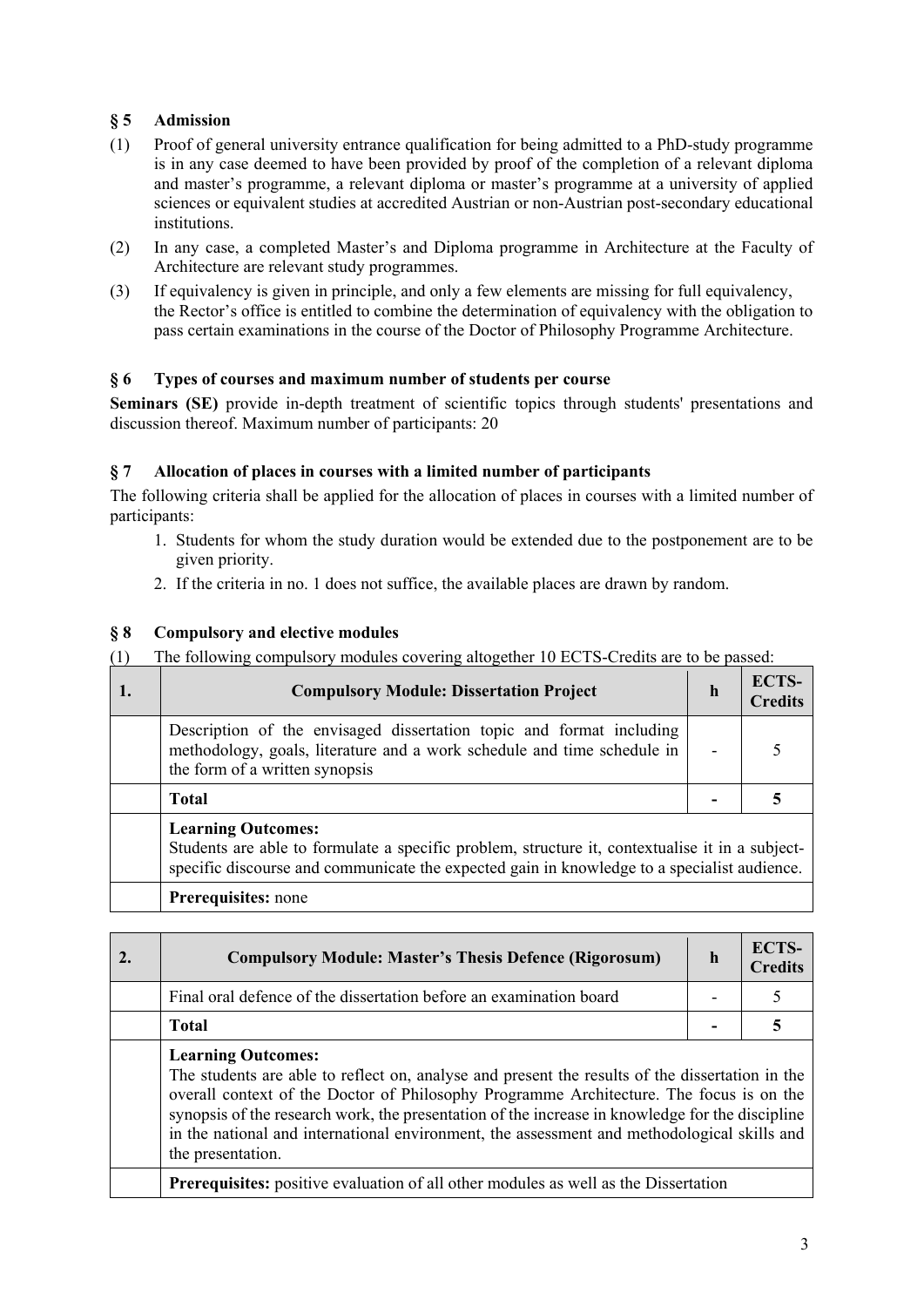# (2) Elective modules covering altogether 20 ECTS-Credits are to be passed:

|    | <b>Elective Module: Discourse and Methods</b>                                                                                                                                                                                                                                                                       | $\mathbf h$ | <b>ECTS-</b><br><b>Credits</b> |
|----|---------------------------------------------------------------------------------------------------------------------------------------------------------------------------------------------------------------------------------------------------------------------------------------------------------------------|-------------|--------------------------------|
| a. | <b>SE PhD Seminar 1: Discourse</b>                                                                                                                                                                                                                                                                                  | 2           |                                |
| b. | <b>SE PhD Seminar 2: Methods</b>                                                                                                                                                                                                                                                                                    | 2           |                                |
|    | Total                                                                                                                                                                                                                                                                                                               | 4           |                                |
|    | <b>Learning Outcomes:</b><br>Students acquire a range of skills and competences in general and specific research methods<br>and discourses within architecture and apply them in their own research work. Students are<br>given the opportunity to incorporate current developments into their work and are able to |             |                                |

develop and implement methodologically sound solutions to interdisciplinary questions

**Prerequisites:** none

directly related to architecture.

| <b>Elective Module: Reflection on Research</b>                                                                                                                                      | h                        | <b>ECTS-</b><br><b>Credits</b> |
|-------------------------------------------------------------------------------------------------------------------------------------------------------------------------------------|--------------------------|--------------------------------|
| Students present and reflect on their research findings and parts thereof by<br>participating in subject-specific recognised national and international<br>conferences or symposia. | $\overline{\phantom{0}}$ |                                |
| <b>Total</b>                                                                                                                                                                        |                          |                                |
| <b>Learning Outcomes:</b><br>$\mathbf{1}$ , $\mathbf{1}$ , $\mathbf{0}$ , $\mathbf{1}$ , $\mathbf{0}$ , $\mathbf{1}$ , $\mathbf{1}$ , $\mathbf{1}$ , $\mathbf{1}$ , $\mathbf{1}$    |                          |                                |

Students develop a deeper understanding of the topic of their work and sharpen their awareness of their own work process and their research question. Students learn to reflect on their own understanding and to develop individual learning, communication and working strategies in order to present and discuss their research results in front of the professional public.

# **Prerequisites:** none

| <b>Elective Module: Dissemination</b>                                                                                                                                                                                                        | h | <b>ECTS-</b><br><b>Credits</b> |
|----------------------------------------------------------------------------------------------------------------------------------------------------------------------------------------------------------------------------------------------|---|--------------------------------|
| The students develop targeted strategies for the dissemination of their<br>research or project results and introduce them to thematically relevant target<br>groups in the form of transfer-oriented exhibitions, installations or lectures. |   |                                |
| <b>Total</b>                                                                                                                                                                                                                                 |   |                                |
| <b>Learning Outcomes:</b><br>Students work out ways to raise their profile and build networks, as well as opportunities to<br>share their project progress and results and to have them promoted by relevant stakeholders.                   |   |                                |
| Prerequisites: none                                                                                                                                                                                                                          |   |                                |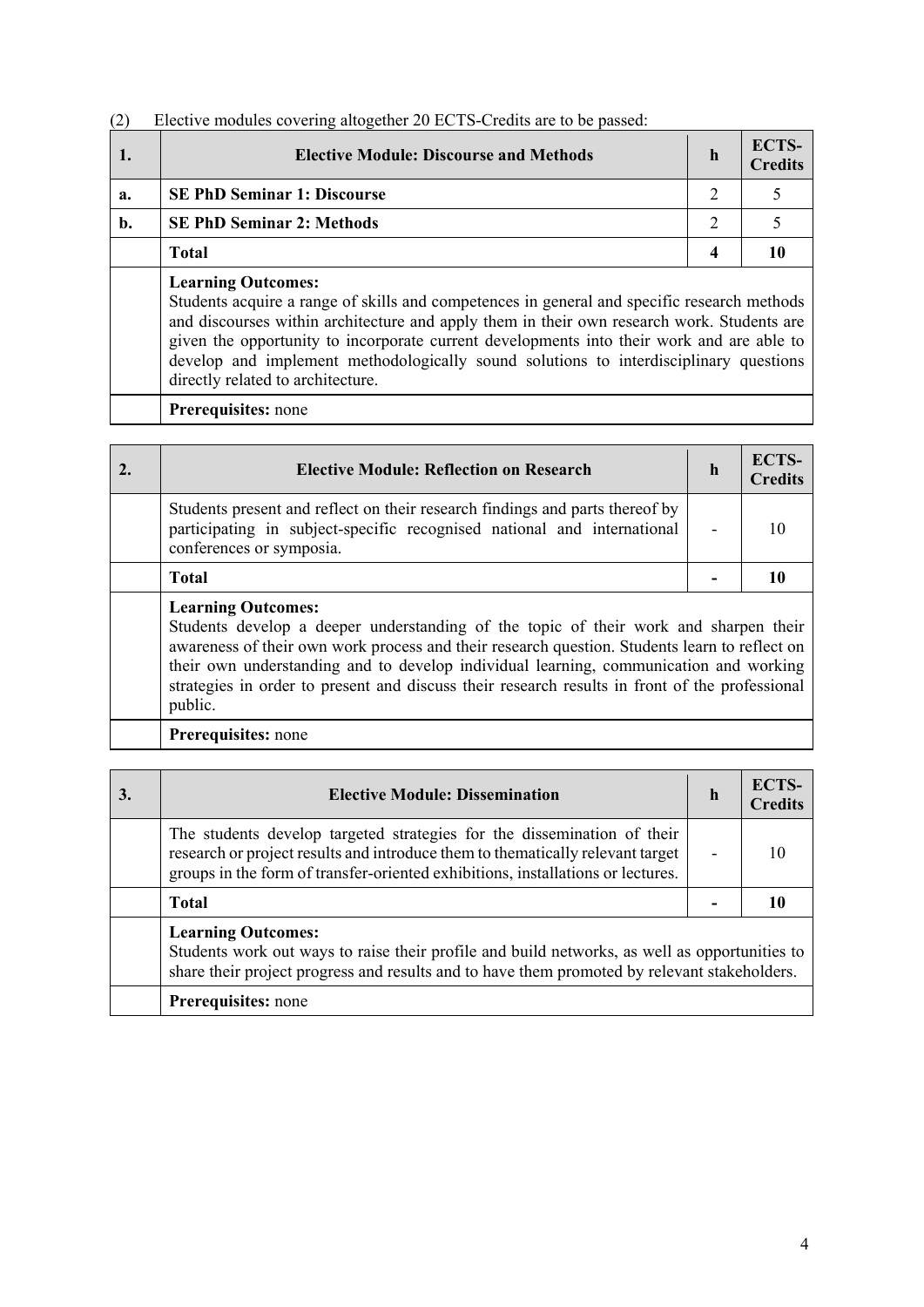| <b>Elective Module: Practice</b>                                                                                                                                                                                                                                                                                                                           | h | <b>ECTS-</b><br><b>Credits</b> |
|------------------------------------------------------------------------------------------------------------------------------------------------------------------------------------------------------------------------------------------------------------------------------------------------------------------------------------------------------------|---|--------------------------------|
| Practical experience of at least 250 hours in areas relevant to the subject<br>(offices, archives, architectural education, curatorial practice, research<br>projects, didactics, teaching, own "body of work" ); a certificate must<br>prove the content and duration of the practice from the respective institution<br>or by submission of a portfolio. |   |                                |
| <b>Total</b>                                                                                                                                                                                                                                                                                                                                               |   |                                |
| <b>Learning Outcomes:</b><br>The students acquire knowledge from practical work, which as basic or applied research<br>becomes an integral part of the overall research work.                                                                                                                                                                              |   |                                |
| Prerequisites: none                                                                                                                                                                                                                                                                                                                                        |   |                                |

### **§ 9 Dissertation**

- (1) During the Doctor of Philosophy Programme Architecture a Dissertation corresponding to 150 ECTS-Credits is to be written. The Dissertation is a scientific paper that represents an advance in scientific knowledge within the field of research and the discipline. It may consist of a monograph or a cumulative work. The topic of the Dissertation is to be taken from the field of architecture.
- (2) The cumulative dissertation consists of at least three articles that are related in terms of content or methodology, whereby the student must be named as the main author in at least two publications. If contributions are written by several authors, the student's own contribution must be clearly stated. In addition, the student has to write a detailed synopsis, which shows the coherence of the topic, the methods used and the results elaborated by him/her. The synopsis should present the significance and relevance of the work in the subject-specific discourse and include an outlook on the further scientific and methodological development of the topic worked on. These criteria apply in full to the monograph.
- (3) In case of a Dissertation that follows design or practice-oriented or creative-hypothetical working methods, the Dissertation must include a reflective text part. The Dissertation by Design must include work of own authorship (drafts, buildings, film work, drawings, models, installations etc.) and an extensive reflection on the work processes during the work's creation. In the case of realized works, exhibitions and installations, a comprehensive, coherent and archivable documentation of the exhibited material may form part of the written Dissertation.

# **§ 10 Examination regulations**

- (1) Elective module 1 is evaluated by course examinations.
- (2) Compulsory module 1 and elective modules 2, 3 and 4 are evaluated by the Dean of Studies based on a performance report written by the student and the opinion of the main supervisor. Positive evaluation reads "successfully completed", negative evaluation "successfully completed".
- (3) The evaluation of compulsory module 2, "Dissertation Defence (Rigorosum)" is based on an oral exam before an examination board. The examination board consists of three persons.

# **§ 11 Academic degree**

Graduates of the Doctor of Philosophy Programme Architecture are awarded the academic degree "Doctor of Philosophy", abbreviated as "PhD".

#### **§ 12 Coming into force**

This curriculum comes into force as of 1 October 2021.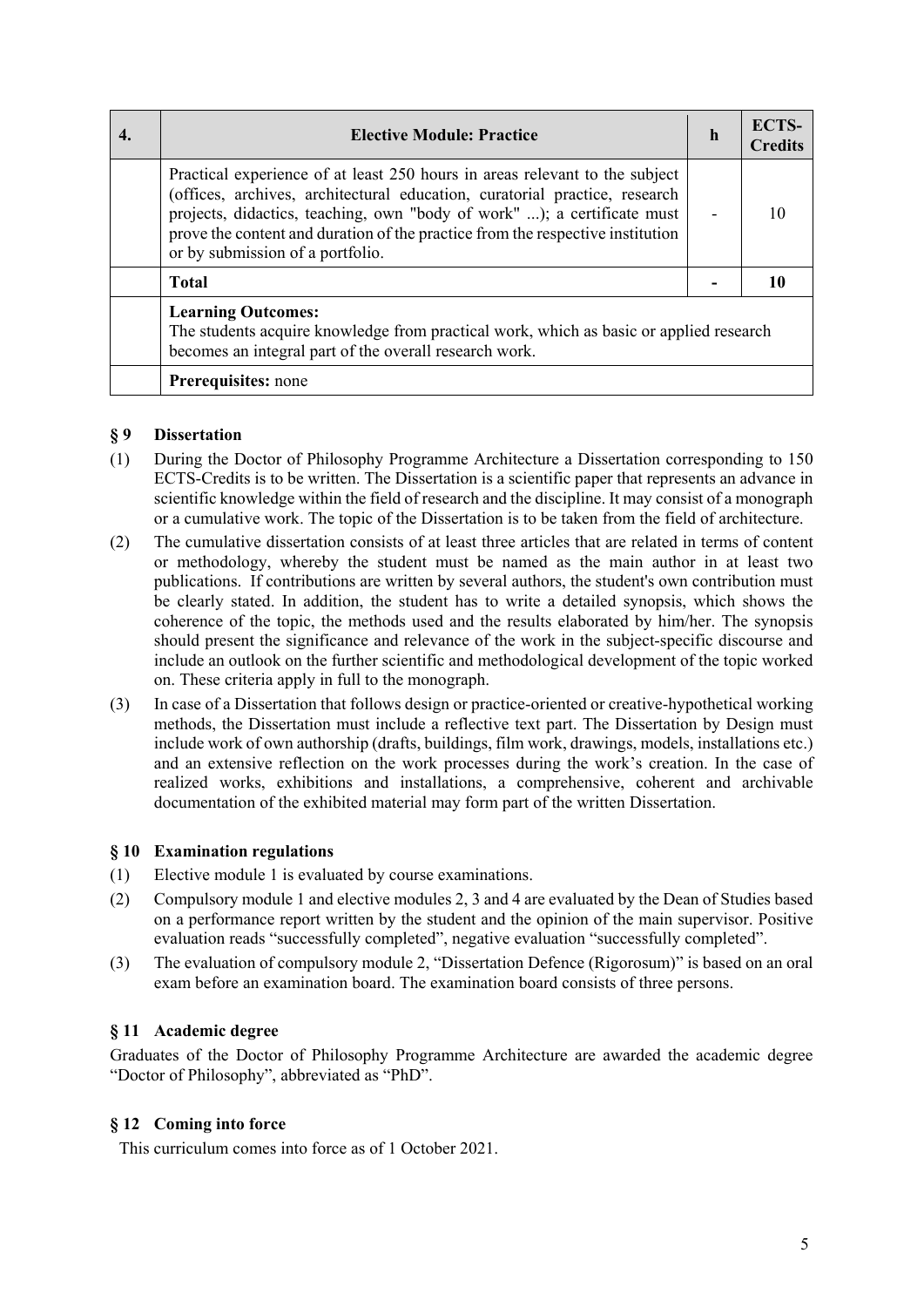### **§ 13 Transitional provisions**

- (1) This curriculum applies to all students being admitted to the Doctor of Philosophy Programme Architecture as of the winter semester of 2021/22.
- (2) Regular degree-students, who have started the Doctoral Programme Architecture, as published in the University of Innsbruck Bulletin on 5 May 2010, Issue 23, No. 252, before 1 October 2021, are entitled to finish their studies within six regular + two additional tolerance semesters from this point in time onwards.
- (3) The recognition of exams acc. to §78 par. 1 Universities Act 2002 is regulated in the appendix.